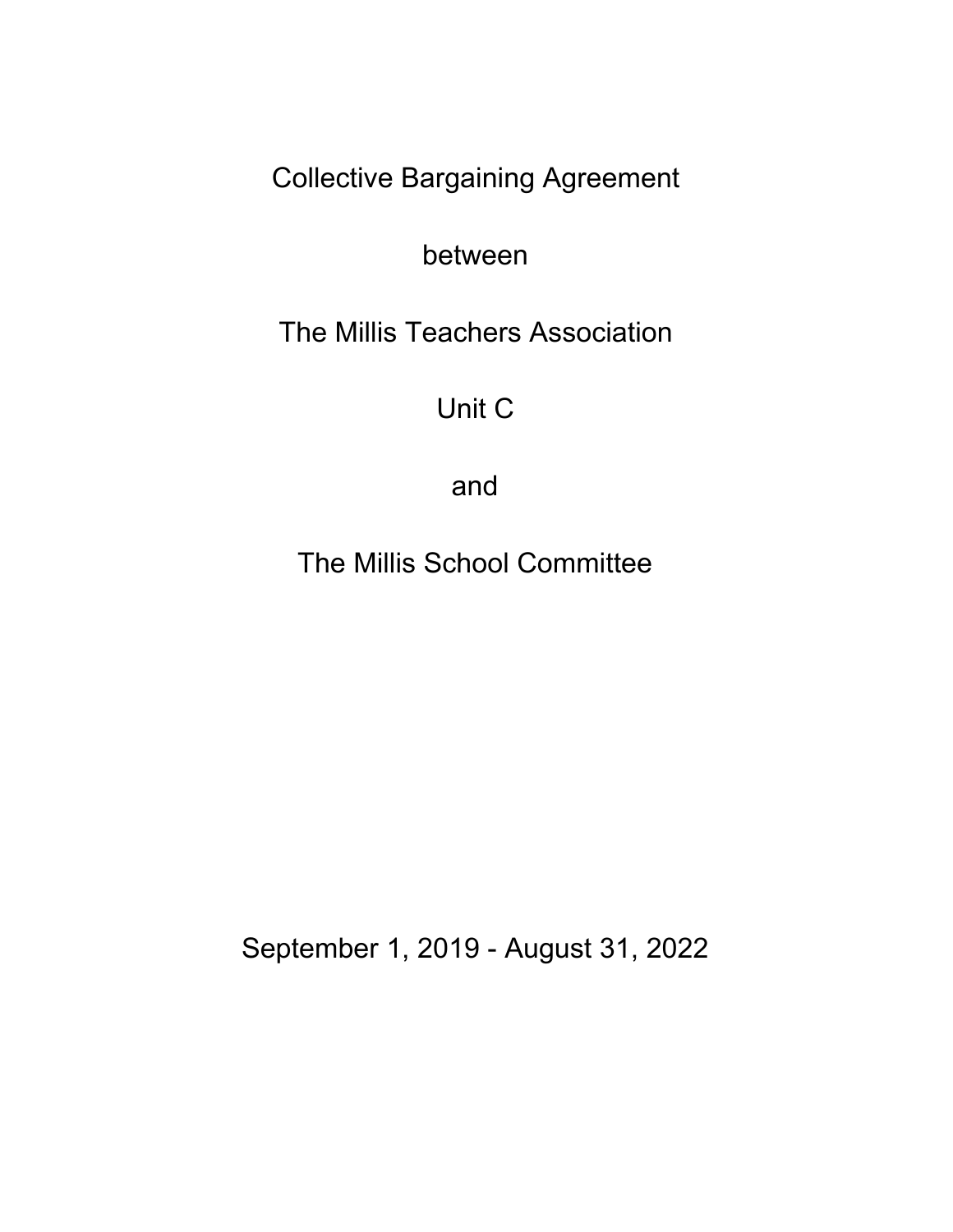# AGREEMENT Between the MILLIS SCHOOL COMMITTEE and the MILLIS TEACHERS ASSOCIATION

Unit C

# **1. AGREEMENT**

This agreement is made and entered into this 1<sup>st</sup> day of September 2019, in accordance with the provisions of Section 1078 of Chapter 150E of the General Laws of Massachusetts by and between the School Committee of the Town of Millis (hereinafter sometimes referred to as the Committee) and the Millis Paraprofessionals.

# **2. RECOGNITION AND SCOPE**

For the specific purpose of collective bargaining with respect to wages, hours and other conditions of employment, the School Committee of the Town of Millis recognizes the Millis Teachers Association, affiliated with the Massachusetts Teachers Association and with the National Educational Association, as the exclusive bargaining agent and representative of a bargaining unit, Unit C, comprised of all regular full-time or part-time employees of the paraprofessional staff, including the following positions: paraprofessional, Registered Behavior Therapists (RBTs) Library Aides, and Bus Monitors. The term "paraprofessional" shall include Registered Behavior Therapists (RBTs), Library Aides, and Bus Monitors, unless explicitly deemed otherwise.

## **3. PROCEDURE**

The Committee and the Millis Paraprofessionals do hereby agree that the following procedures should be adhered to in regard to communication between the groups:

# **A. Meetings**

The parties will meet upon the written request of either party provided the request contains a specific reason for meeting.

## **B. Directing Requests**

The Millis Paraprofessionals will make its request directly to the School Committee. The School Committee will make their requests known to the Bargaining Representative of the Millis Paraprofessionals. The affected parties will agree to a mutually convenient meeting date within a reasonable period of time.

# **C. Exchange of Facts and Views**

Facts, opinions, proposals, and counter proposals will be freely exchanged in good faith during the meeting or meetings and between meetings, if advisable.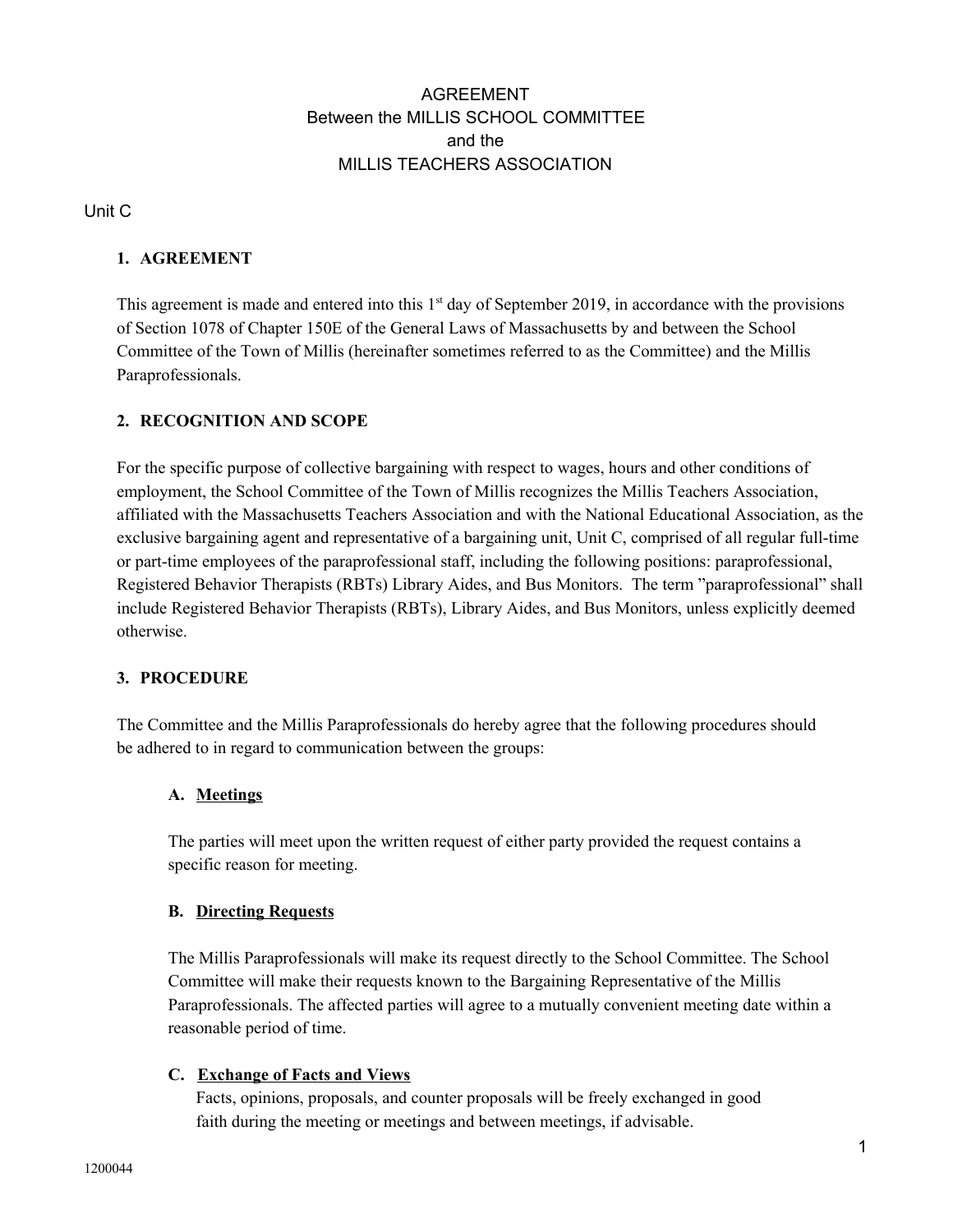#### **4. RIGHTS OF COMMITTEE**

Under the laws of Massachusetts, the Committee, elected by the citizens of Millis has final responsibility for establishing the educational, financial and business policies of the public schools of Millis. The Committee is a public body established under and with powers provided by the statutes of the Commonwealth of Massachusetts and nothing in this contract shall be deemed to derogate from or impair any power, right or duty conferred upon the Committee by statute or any rule or regulation of any agency of the Commonwealth. As to every matter not specifically mentioned or provided for in this contract, the Committee retains all the powers, rights and duties that it has by law and may exercise the same at its discretion without any such exercise being considered in any way to be in violation of the terms of this contract.

#### **5. BENEFITS**

#### **A. Terms of Employment**

The normal Work Year for employees covered by this Agreement shall consist of one hundred and eighty (180) days with students in attendance, one (1) professional development day prior to the first student day, and two (2) professional development days during the school year. For the two (2) professional development days held during the school year, the District may divide such days into four (4) separate half days. The parties agree that nothing in this article shall be construed to create a right to employment for the period defined herein as the Work Year for the employees covered by this Agreement, as the District retains the right to determine the appropriate level of services required based on its needs.

Part-time employees will be those who work less than twenty (20) hours per week and will be entitled to any quantifiable benefits outlined in this Agreement on a prorated basis.

Upon employment, an employee will be informed in writing of his/her assignment, work location, and rate of pay, with the understanding that such assignments are subject to change at any time to meet the needs of the District.

The District will endeavor to provide notices of non-renewal to employees covered by this Agreement on or before June 15<sup>th</sup> of each year. Failure to provide a notice of non-renewal by the aforementioned date shall not preclude the District from effectuating a reduction in force, consistent with the terms of the Agreement.

When feasible, the District will provide written notification no later than one (1) week in advance of the start of the Work Year, as defined herein, informing employees of their assignments, anticipated work hours, and rate of pay effective for the following school year, with the understanding that such assignments are subject to change at any time to meet the needs of the District.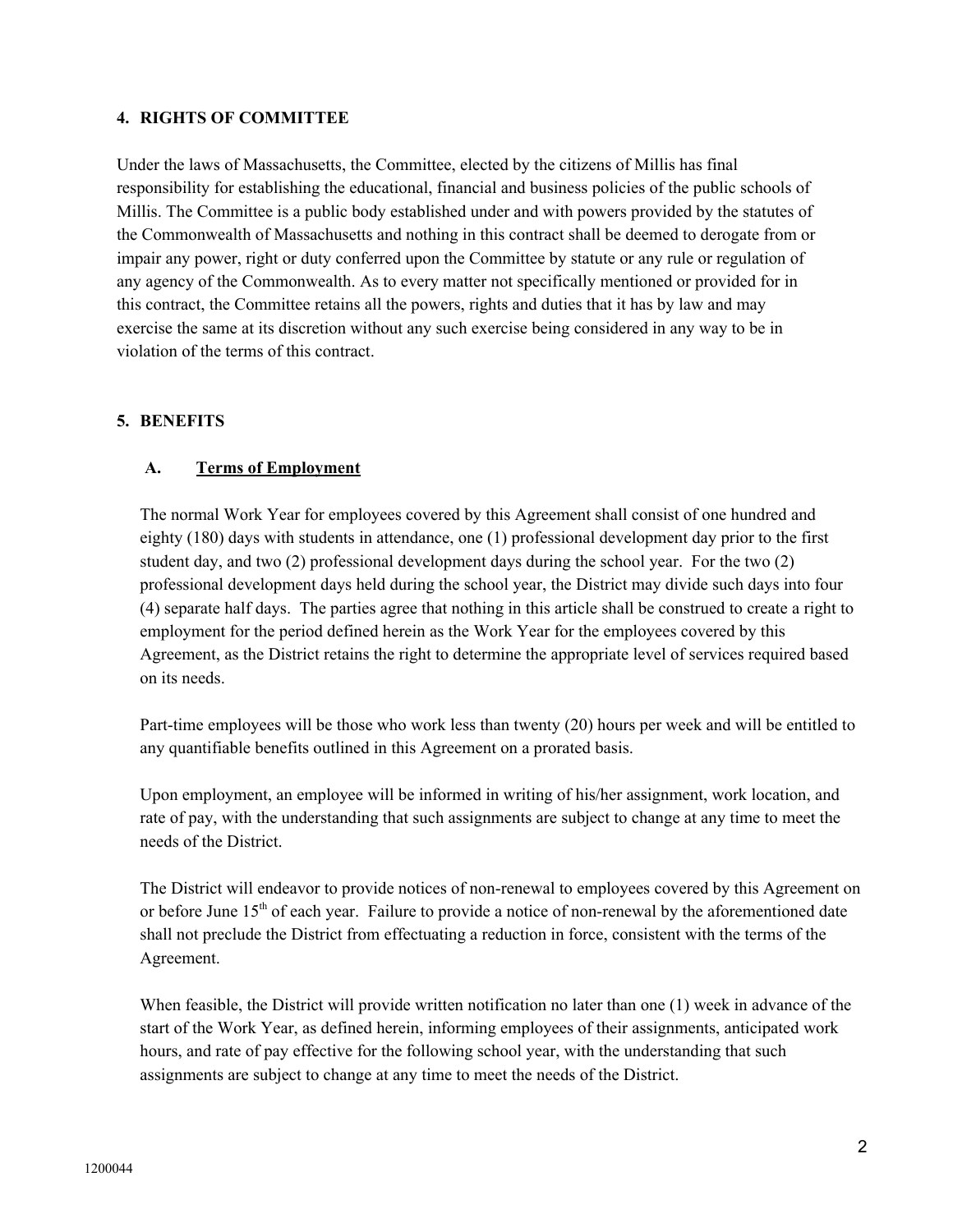# **B. Sick Leave**

**1.** Beginning on the contract date, Paraprofessional employees shall be granted sick leave at the rate of one and one quarter  $(1 \frac{1}{4})$  days per month of actual service beginning with the first day of the calendar month following employment. Such leave shall be cumulative to one hundred twenty (120) days. Use of sick days beyond ninety (90) days needs the permission of the Superintendent.

**2.** Sick leave may be used only when an employee is unable to perform his or her duties because of sickness or other physical incapacity.

**3.** Subject to the approval of the Superintendent, sick leave may be used when a medical emergency occurs within the household, which requires his or her presence.

**4.** When an employee finds it necessary to be absent due to sickness or other physical incapacity, excluding pregnancies, he or she shall notify the Principal as soon as possible. Sick leave will not be granted unless such a report is made.

# **C. Sick Leave Bank**

**1.** There is a voluntary Sick Leave Bank for the use of professional personnel who have exhausted their accumulated and annual sick leave days and require additional leave to make full recovery from illness and would otherwise lose pay through such continued illness. In order to participate, members must be employed for one calendar year.

**2.** The Bank shall be maintained by contributions from members of the professional staff covered by this agreement. Those who wish to participate in the Bank shall contribute one (1) of their annual sick leave days by October 1 in order to fund the Sick Leave Bank, provided that no member shall be denied use of the bank because such member did not contribute one sick day to the bank due to it having reached the maximum outlined in Section C, Paragraph 7.

**3.** These days deposited in the Bank will be used to provide members of the Bank extended sick leave at full pay upon exhaustion of their own individual sick leave both annual and accumulated. Employees may draw from the Bank as many additional sick leave days with full pay as may be necessary to make full recovery from extended illness.

**4.** Members may receive benefits of the Sick Leave Bank subject to the following rules:

**a.** Application for benefits shall be in writing to the Superintendent of Schools accompanied by a doctor's certificate as to the need for extended recovery time for the illness.

**b.** Application for benefits may be made prior to the employee's exhaustion of his/her own personal sick leave to expedite benefits, but drawings upon the Bank will not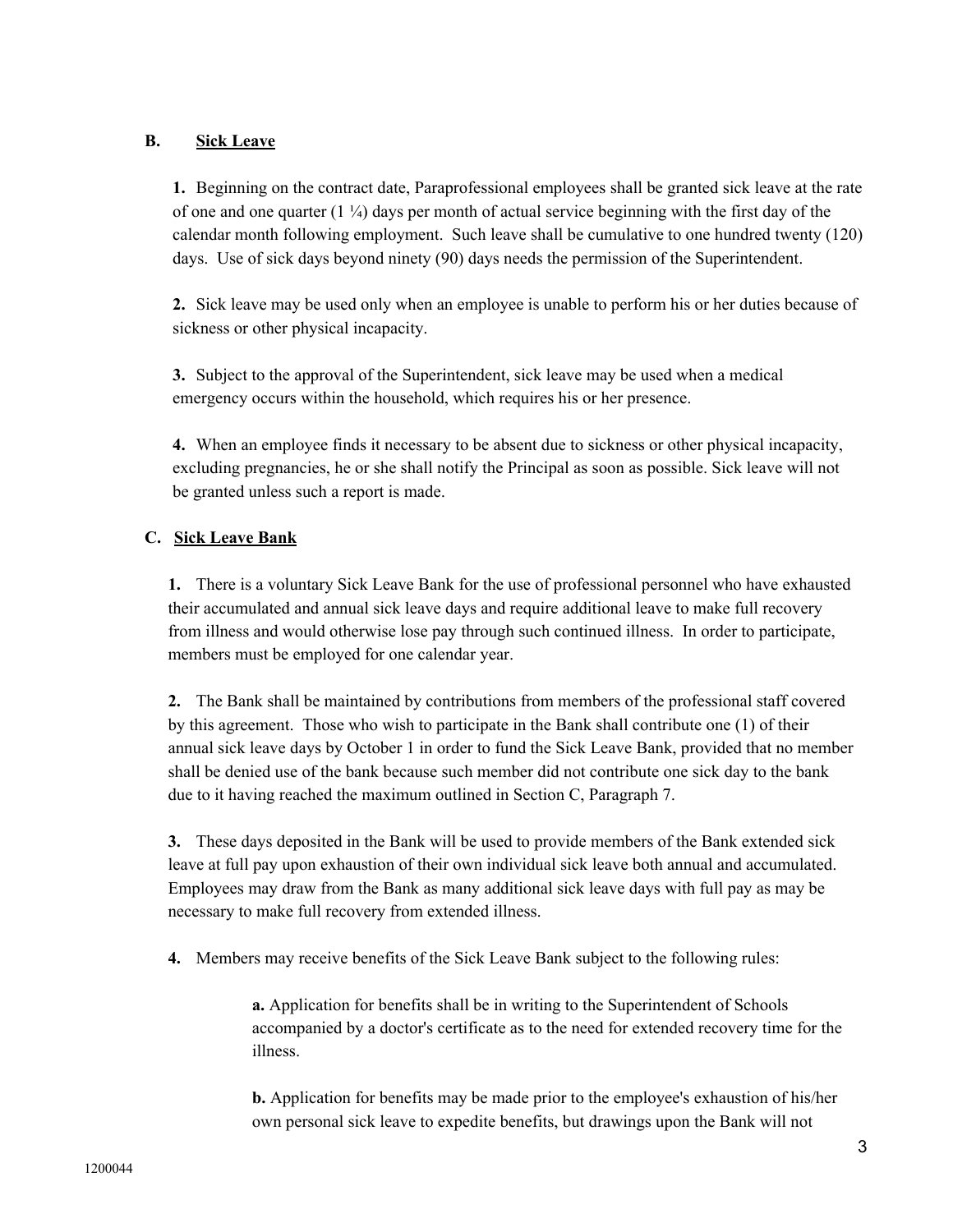actually commence until the employee's own sick leave benefits are exhausted and adequate medical certification has been provided.

**c.** Sick days drawn from the Bank shall be actual workdays in which school was in session excluding weekends, holidays, school closings and vacation periods.

**5.** Days placed in the Bank and unused at the end of the school year shall remain in the bank and shall accumulate from year to year for use by employees in subsequent years.

**6.** A four (4)-member committee composed of two members of the Millis Paraprofessionals and two School Committee members or their designees shall administer the Sick Leave Bank. The Sick Leave Bank Committee shall determine the eligibility for the use of the Bank and the number of days to be granted. Additional allotments may be requested, if needed, by following the procedure outlined in C-4. The decision of the Sick Leave Bank Committee with respect to eligibility and allotment shall be final and binding and not subject to grievance and arbitration.

**7.** The total accumulated sick leave in the Sick Leave Bank shall not exceed four (4) days per member of the professional staff, except to allow for new employees or new contributors to contribute a day to the sick bank to be eligible for participation in the bank. Members who contributed at least one day in the year prior will be eligible to apply for use of sick days drawn from the sick bank, even if such member does not have sick time available to contribute to the bank of the current year. When the accumulated sick leave in the Sick Leave Bank falls below two (2 days per member of the professional staff, it shall be replenished by a contribution of (2) days per member of the paraprofessional staff to be taken from their annual or accumulated sick leave. In the event of a new contract and/or an extension of the existing one, the balance of days in the Sick Leave Bank are to be carried over to succeeding contracts

The Superintendent's Office shall issue a report at the beginning of each school year to the Millis Paraprofessionals indicating the number of sick days in the Sick Leave Bank and the number of days used during the preceding year. The Millis Paraprofessionals shall examine this accounting of Sick Leave Bank Days annually.

## **D. Bereavement**

**1.** In the event of death in the immediate family of an employee, (spouse, father, mother, child) leave will be granted with pay in the amount of five (5) working days. Such leave shall not be charged to sick leave or vacation leave and further, that such employee shall be reimbursed only for days that are part of the employee's regular work schedule.

**2.** Three (3) days will be granted for the employee's sister, brother, grandmother, grandfather, mother-in-law, father-in-law, step-parent, grandchild, niece, nephew, brother-in-law, sister-in-law or relative living in the employee's household.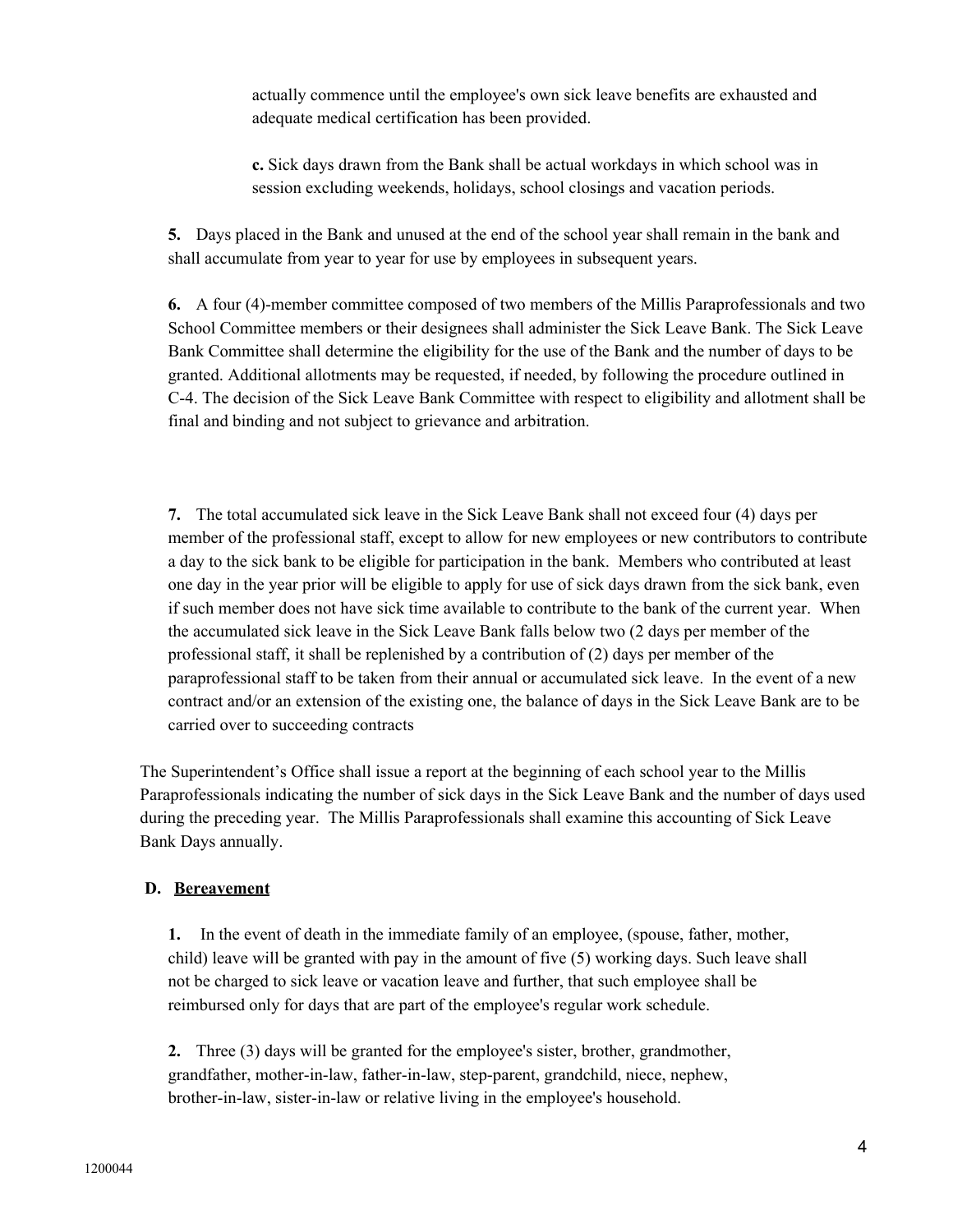**3.** One (1) day shall be granted for aunt and uncle.

# **E. Leave of Absence**

A member of the Millis Paraprofessionals, who has been employed by the Millis Public Schools for at least three (3) years, may be granted a leave of absence of up to one (1) year to enable that member to accept another position. Such leave may also be granted for personal or family responsibilities at the discretion of the Superintendent. After the start of a school year, a member requesting such a leave shall request said leave for the remainder of the school year so as to cause minimum disruption to the educational process in the class in which the paraprofessional serves. The Superintendent shall have the discretion to reinstate the paraprofessional prior to the expiration of the leave should another paraprofessional position become open.

# **F. Personal Day**

**1.** Two (2) days may be used for personal, legal, business, household, or family matters, which require absence during work hours. Application for this personal leave must be made at least twenty-four (24) hours before the taking of such leave, except in the case of emergency. Personal days shall not be used immediately before or after a vacation period. In the case of weddings or graduations that are immediately before or after vacations or holidays, the member shall be granted approval to use a personal day if that member provides sixty (60) days' notice to the appropriate supervisor.

**2.** Members may accumulate personal days from one (1) year to the next up to a total of no more than four (4) days. No more than two (2) consecutive personal days shall be taken at any one time except in extraordinary circumstances with the advance approval of the Superintendent of Schools. In the event of extraordinary circumstances, members must provide the Superintendent with the reason for seeking more than two (2) consecutive personal days.

**3.** A member of this unit will be granted up to three (3) days for observation of religious holy days, where such observance is required by the tenets of the employee's religion.

## **G. Vacations**

1. Vacation allowances shall be granted as of September 1<sup>st</sup> based on actual service time worked during the previous school year as follows:

- **a)** Employees who have been employed for less than nine (9) months as of June  $30<sup>th</sup>$  in the current school year shall be granted vacation leave of one (1) day with full pay for every two (2) months of employment, as calculated from the first day of employment, provided that this leave credit shall not exceed five (5) days.
- **b)** Vacation leave of two (2) weeks with two (2) weeks regular pay shall be granted to employees who, as of June  $30<sup>th</sup>$  have been employed for at least one (1) year but less than five (5) consecutive years.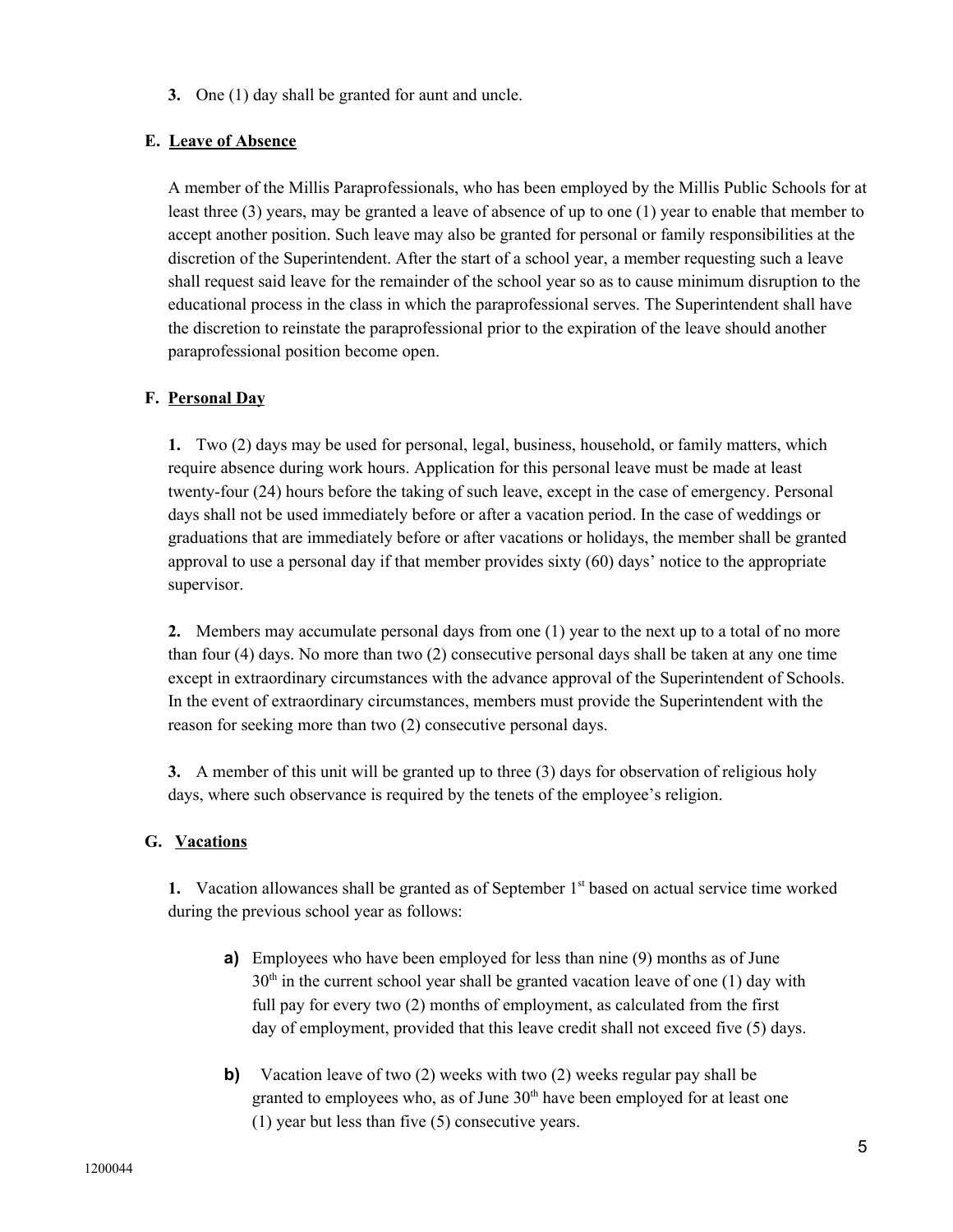- **c)** Vacation leave of three (3) weeks with three (3) weeks regular pay shall be granted to employees who, as of June  $30<sup>th</sup>$ , have been employed for five (5) consecutive years or more.
- **d)** Vacation leave of four (4) weeks with four (4) weeks regular pay shall be granted to employees who, as of June  $30<sup>th</sup>$ , have been employed for (10) consecutive years.
- **e)** One (1) additional day of vacation leave with one (1) day of regular pay will be added for each year of consecutive employment after the completion of twenty (20) consecutive years within this bargaining unit. Such additional days shall be capped at five (5).
- **2.** An employee may elect to carryover up to a maximum of five (5) unused vacation days from one year to another for use in any other year. Carryover shall be non-cumulative and in no event will an employee be allowed to carryover more than five (5) vacation days from year to year.
- **3.** An employee may, with the permission from his or her supervisor, take accrued vacation time during school year vacation periods.
- **4.** An employee may elect to cash out any unused vacation time at the end of each school year, provided that the employee notifies his or her appropriate building supervisor by June 1<sup>st</sup>. Payment to members following a request to cash out vacation time will be made, when feasible, no later than June  $30<sup>th</sup>$ .
- **5.** After the completion of the first year, employees who terminate before June  $30<sup>th</sup>$  of the current year shall be granted on termination that proportion of their vacation earned by actual service from the previous June  $30<sup>th</sup>$  up to the date of termination.
- **6.** Vacation schedule as prescribed in above paragraphs (1a-1b-1c-1d-1e) shall be in full force for the Millis Paraprofessionals during the term of this agreement.

## **H. Paid Holidays**

**1.** The following days shall be regarded as paid holidays: New Year's Day, Martin Luther King Jr.'s Birthday, President's Day, Patriot's Day, Memorial Day, Labor Day, Columbus Day, Veteran's Day, Thanksgiving Day, the Friday following Thanksgiving Day, and Christmas Day.

**2.** Employees shall be paid their normal compensation for such days.

## **I. Severance Pay**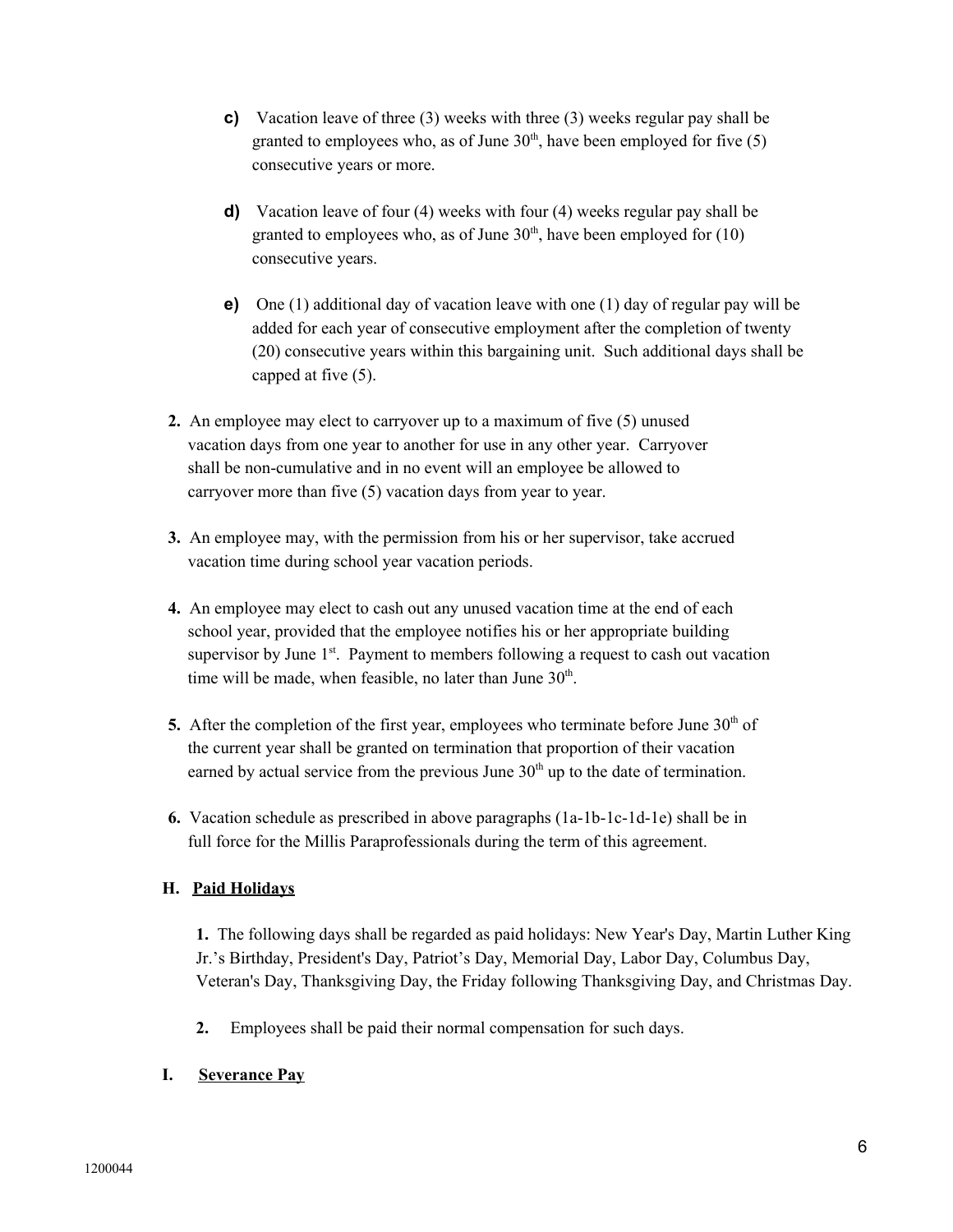Members of the Millis Paraprofessionals, upon retirement, shall be granted payment at the rate of eight (\$8.00) dollars per day for remaining unused accumulated sick leave, not to exceed one hundred twenty (120) days.

#### **J. Professional Development**

**1.** The Committee will maintain in each year a Professional Development Fund of \$1000.

**a.** It is understood that members of the Association must have completed one (1) year of service in the Millis Public Schools as a paraprofessional in order to be eligible to participate in any program or course paid for entirely or in part by this fund. No one member may be reimbursed for more than \$200 in any one contract year.

**b.** Subject to approval of the Superintendent, in a situation where additional training is required as a condition of employment, funds may be used by a first-year paraprofessional, if such funds are available.

**c.** The member's immediate supervisor and the Superintendent must approve use of these funds in advance.

**2**. Paraprofessionals will appoint one (1) paraprofessional member to the Professional Development Committee, as outlined in the Unit A Collective Bargaining Agreement, Article XXIII, Section C.

**3.** A draft professional development calendar for the academic year shall be made available to all members no later than October 1<sup>st</sup>, when possible. Amendments to this calendar will be posted monthly if needed.

## **K. Longevity**

| 5 years  | \$450  |
|----------|--------|
| 10 years | \$550  |
| 15 years | \$650  |
| 20 years | \$750  |
| 25 years | \$1000 |

#### **L. Worker's Compensation**

In the case of an absence due to an industrial accident, the employer agrees to make up the difference between the employee's regular wages and the amount received from Workmen's Compensation, from any sick leave allowance to which the employee may be entitled.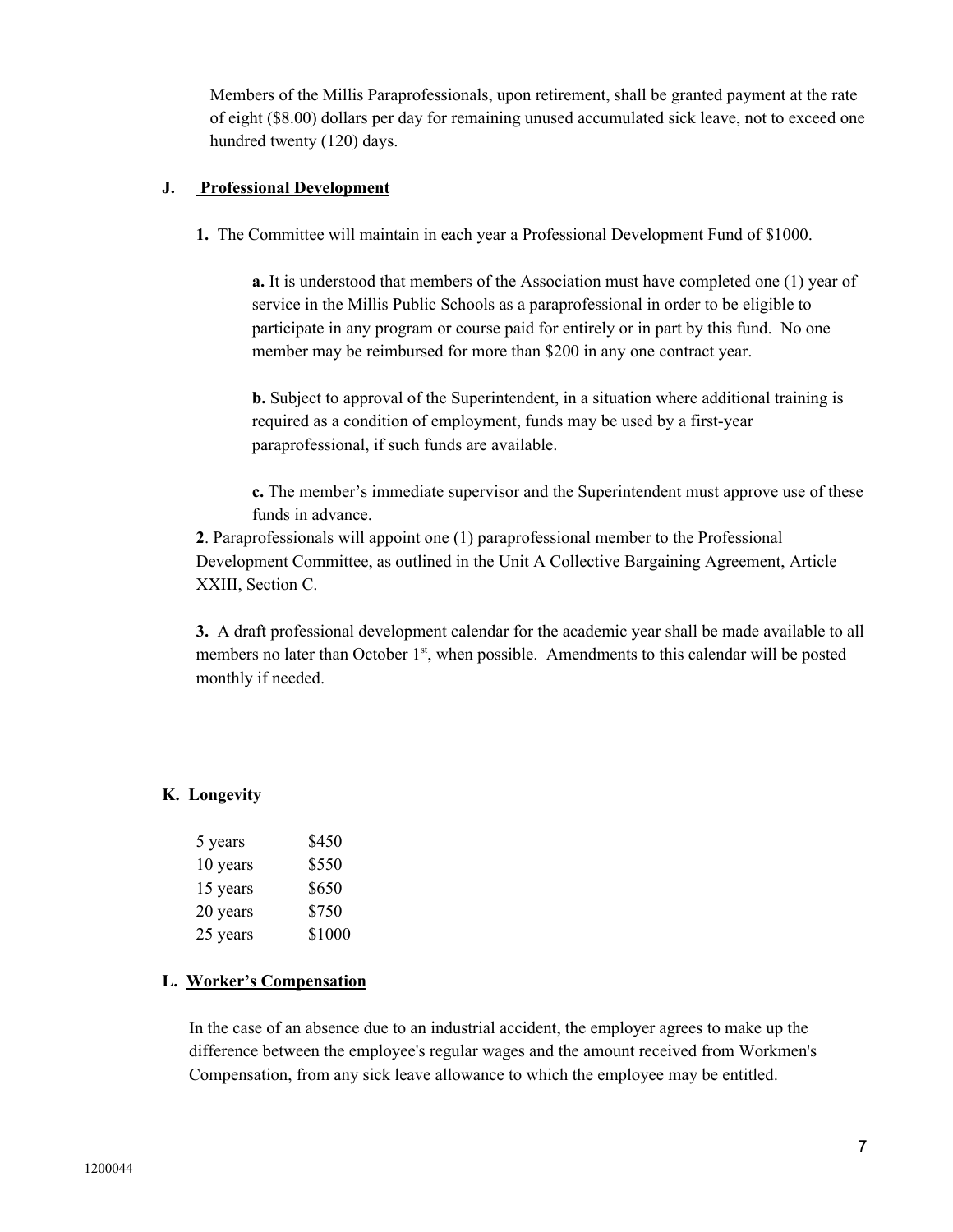However, when the employee has exhausted the vacation pay and sick leave allowance, such person is entitled only to the wages allowable under Workmen's Compensation.

#### **M. Jury Duty**

Any employee required to be absent from his/her employment to serve on a jury shall be paid his/her regular wages, less any pay received (excluding allowances) for service on said jury, for such time as the employee is required to be absent. Such absences shall be supported by a statement signed by the Clerk of the Court certifying as to each day of jury duty.

#### **N. Reduction in Force**

When The Committee deems it necessary to effectuate a reduction in force among bargaining unit employees, the Committee shall give preference to retention of the employee or employees whom it judges most qualified based upon past work performance, attendance at work, experience, professional training, and other relevant factors. If the Committee determines that two or more employees are approximately equal in terms of these factors, then seniority shall control and the last person hired within the classification will be the first person laid off in effectuating a reduction in force. For purposes of this article, "classification" includes paraprofessional, Registered Behavior Technicians/Applied Behavior Analysis Therapists, and Bus Monitors.

## **O. Recall**

Employees who are laid off due to a reduction in force shall be on a recall list for the first twelve (12) months of such layoff and shall, if qualified, have preference over new applicants for any new position or vacancy, within the specific categories set forth herein, that the Committee intends to fill. For purposes of any recall, an employee may only be recalled to one of the following four (4) categories from which such employee was laid off: Primary (Grades PreK-1); Intermediate (Grades 2-5); Middle School (Grades 6-8); and High School (Grades 9-12)

In making a decision as to which of two or more qualified employees on the recall list will be recalled first, the Superintendent shall recall employees within the categories listed above in the inverse order of layoff, with the first paraprofessional laid off during this fiscal year recalled first. Employees shall receive notice of recall via certified mail at their last address of record. The failure of a employee to accept the recall assignment within fifteen (15) school days of the postmark of notification thereof shall result in the automatic removal of such employee from the recall list and the termination of all recall rights for such employee, provided, however, that the employee has the option to decline a position that represents a reduction in hours and/or pay without forfeiting his or her place on the recall list, so long as the employee notifies the Superintendent in writing within fifteen (15) school days of the postmark notification of such recall opportunity.

## **P. Consultation**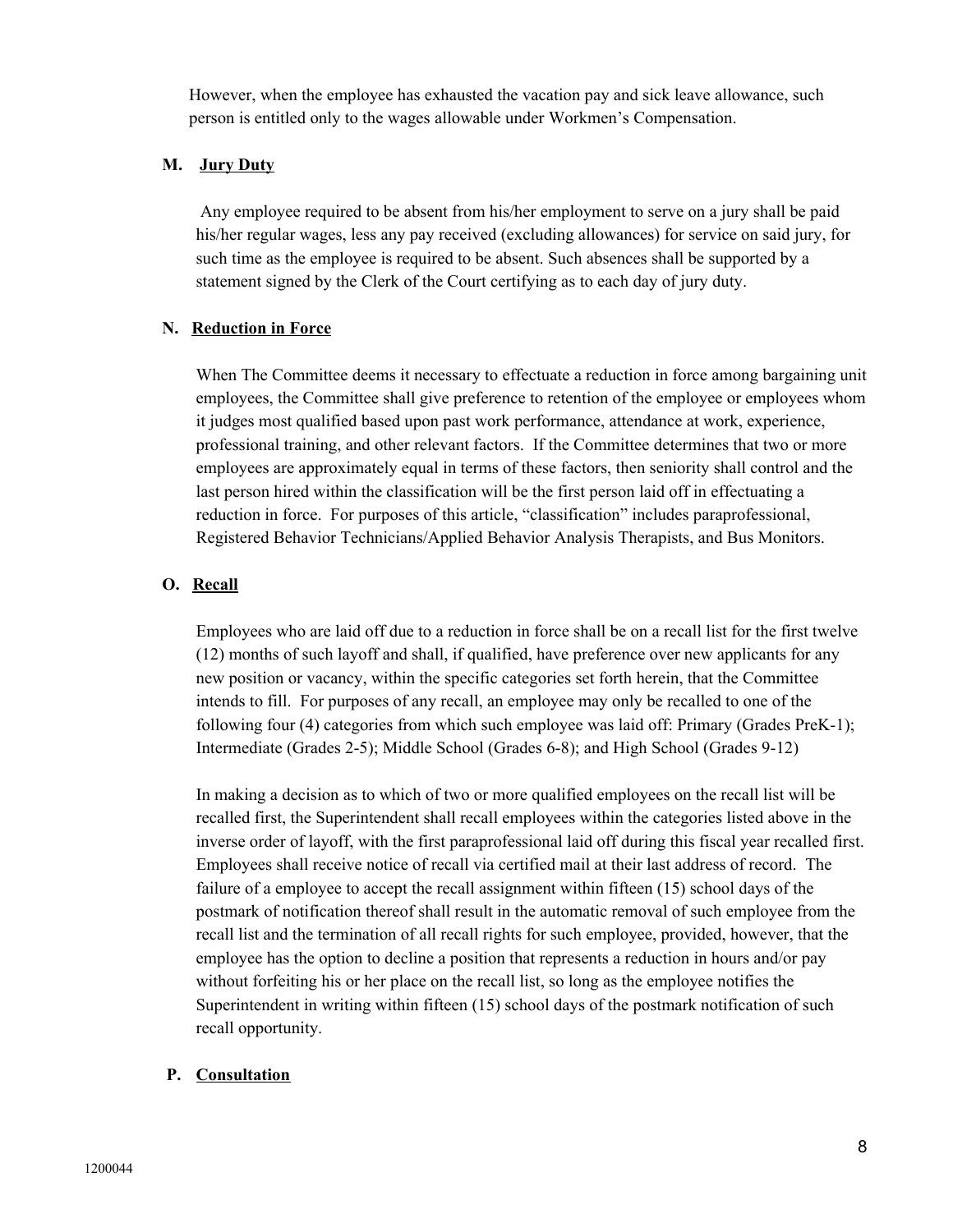Any employee covered by this Agreement may, when a need arises, request approval from his/her supervisor to dedicate a period of time not to exceed thirty (30) minutes in any one school week for consultation between appropriate building-based professionals. Such building-based professionals include special educators, classroom teachers and/or related service providers (including but not limited to BCBA, Counselors, Speech & Language Pathologist, Occupational Therapist, and Physical Therapist). Consultation time will not be unreasonably withheld, if the District determines that it is consistent with the needs of the District and would not adversely impact the level of services being offered.

#### **Q. Joint Committee on Performance Evaluations and Job Descriptions**

The Parties agree to establish a joint labor management committee to develop a procedure to evaluate the performance of Unit C bargaining unit members and to develop job descriptions for bargaining unit members. The committee will consist of four (4) members appointed by the Association and four (4) members appointed by the School Committee or Superintendent. This committee will be charged with developing a performance evaluation procedure and job descriptions to be brought forward to both parties for review on or before December 31 2020. Either party may request a reasonable extension of this deadline and it will not be unreasonably denied.

## **R. Grievance Procedure**

#### **A. Definitions**

**1.** A "Grievance" is a claim based upon an event or condition, which affects the welfare and/or conditions of employment of a paraprofessional or group of paraprofessionals and/or the interpretation, meaning or application of any of the provisions of this Agreement or any subsequent Agreement entered into pursuant to the Agreement. **2.** An "aggrieved person" is the person or persons making the claim.

**3.** A "party in interest" is the person or persons making the claim and any person who might be required to take action or against whom action might be taken in order to resolve the claim.

## **B. Purpose**

- **1.** The purpose of this procedure is to secure, at the lowest possible administrative level, equitable solution to the problems which may from time to time arise affecting the welfare or working conditions of paraprofessionals. Both parties agree that these proceedings will be kept as informal and confidential as may be appropriate at any level of the procedure.
- **2.** Nothing herein contained will be construed as limiting the right of any paraprofessional having a grievance to discuss the matter informally with any appropriate member of the administration, and having the grievance adjusted without intervention of the Association, provided the adjustment is not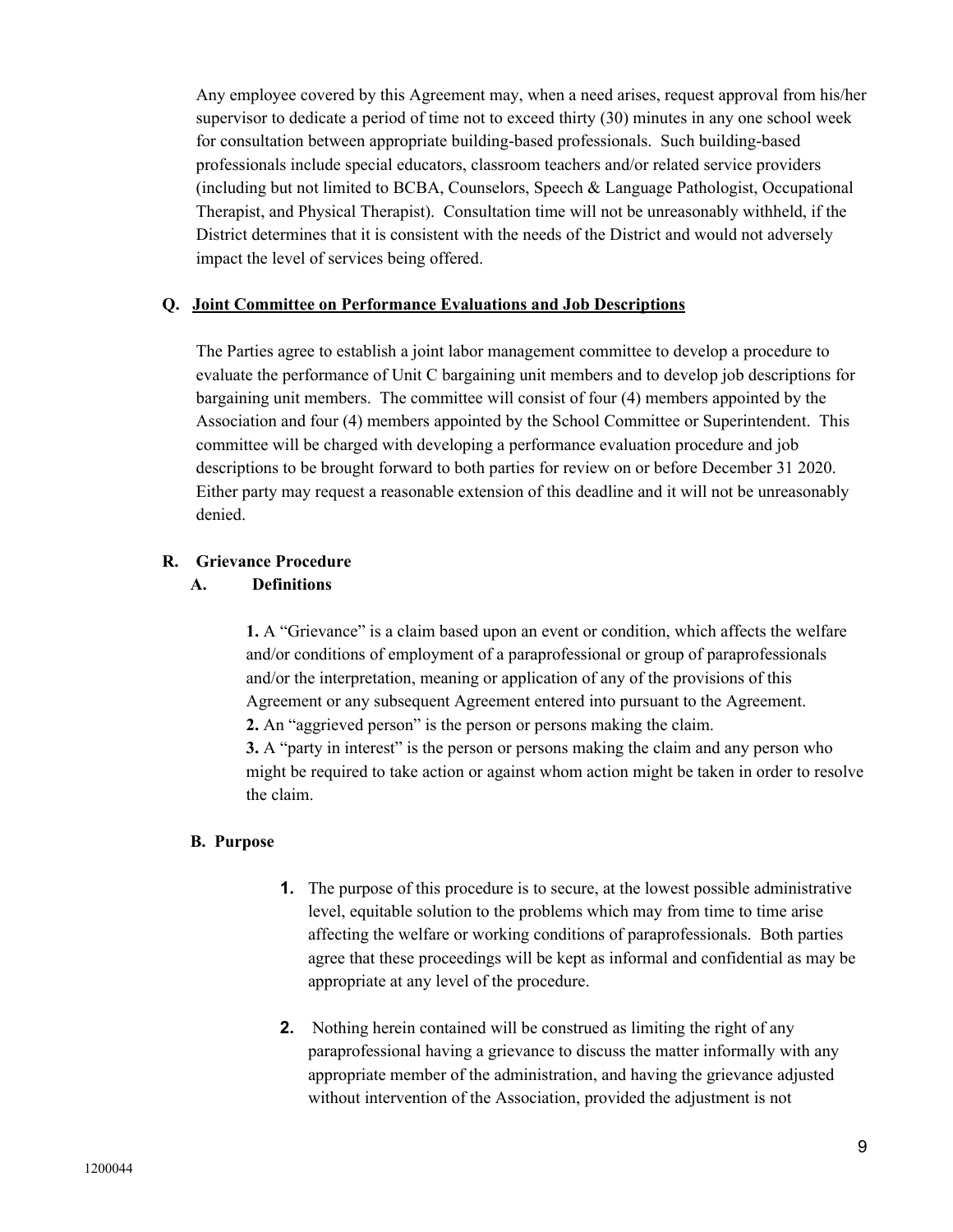inconsistent with the terms of this Agreement and that the Association has been given the opportunity to be present at such adjustment and to state its views.

#### **C. Procedure**

Since it is important that grievances be processed as rapidly as possible, the number of days indicated at each level should be considered a maximum, and every effort should be made to expedite the process. The time limits specified may, however, be extended by mutual agreement.

In the event a grievance is filed on or after June 1 which, if left unresolved until the beginning of the following school year, could result in irreparable harm to a party in interest, the time limits set forth herein will be reduced so that the grievance procedure may be exhausted prior to the end of the school term or as soon thereafter as in practicable.

A grievance shall be presented in writing spelling out the alleged violation by Article and Section and the relief being sought.

**1. LEVEL ONE (1)** A paraprofessional with a grievance will discuss it with his/her immediate supervisor; and if not resolved, with the Assistant Principal, if applicable, or the Principal, with the objective of resolving the matter informally.

# **2. LEVEL TWO (2)**

**a.** If the aggrieved person is not satisfied with the disposition of his/her grievance at Level One, or if no decision has been rendered within then (10) school days after presentation of the grievance, he/she may file his/her grievance in writing with the Chair of the Association's Committee or Professional Rights and Responsibilities (hereinafter referred to as the PR&R Committee) within five (5) school days after the decision at Level One or fifteen (15) school days after the grievance was presented, whichever is sooner. Within five (5) school days after receiving the written grievance, the Chair of the PR&R will refer it to the Superintendent of Schools

**b.** The Superintendent will represent the administration at this level of the grievance procedure. Within ten (10) school days after receipt of the written grievance by the Superintendent, the Superintendent will meet with the aggrieved person and the principal of his/her building in an effort to resolve it.

**c.** If a paraprofessional does not file a grievance in writing with the Chair of the PR&R Committee and the written grievance is not forwarded to the Superintendent within twenty (20) school days after the paraprofessional knew or should have known of the act or condition on which the grievance is based, then the grievance will be considered as waived.

**3. LEVEL THREE (3)** If the aggrieved person is not satisfied with the disposition of his/her grievance at Level Two, or if no decision has been rendered within ten (10) school days after he/she has first met with the Superintendent, he/she may file the grievance in writing with the Chair of the PR&R Committee within five (5) school days after a decision by the Superintendent, whichever is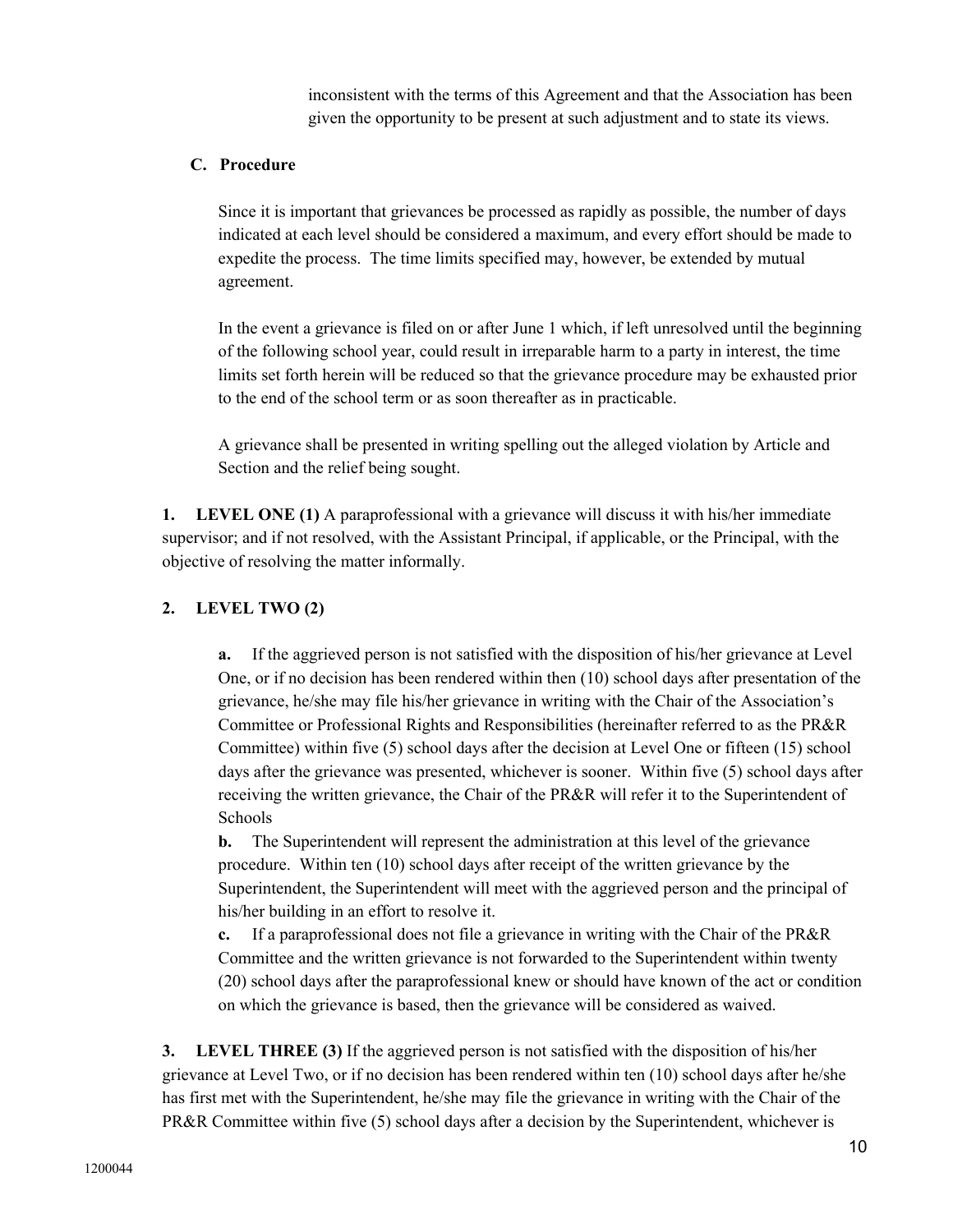sooner. Within five (5) school days after receiving the written grievance, the Chair of the PR&R Committee will refer it to the School Committee. Within twenty (20) school days after receiving the written grievance, the School Committee will meet with the Aggrieved person for the purpose of resolving the grievance. The ultimate decision on the grievance at Level Three will, however, be rendered by the School Committee.

#### **4. LEVEL FOUR (4)**

**a.** If the aggrieved person is not satisfied with the disposition of his/her grievance at Level Three, or if no decision has been rendered within ten (10) school days after he/she has first met with the Committee, he/she may, within ten (10) school days after a decision by the School Committee, request in writing the Chair of the PR&R Committee to submit his/her grievance to mediation. If, after communication and meeting separately with the aggrieved person and the School Committee within ten (10) school days during the school year or twenty (20) working days during the non-school period, the PR&R Committee determines that the grievance is meritorious and that submitting it to mediation is in the best interest of the Millis Teachers Association, it may submit the grievance to mediation within fifteen (15) school days after receipt of a request by the aggrieved person by providing written notice of such decision to the School Committee.

**b.** Within ten (10) school days of submitting written notice of mediation, the Committee and the PR&R Committee will endeavor to agree upon a mutually acceptable mediator and to obtain a commitment from said mediator to serve. If the parties are unable to agree upon a mediator or to obtain such a commitment within a reasonable time period, a request for a list of mediators may be made to the American Arbitration Association by either party. The mediator will be bound by any rules and procedures of the American Arbitration Association in the selection of a mediator.

**c.** The mediator so selected will confer with the School Committee and the PR&R Committee and hold a mediation session, or multiple sessions if so desired, and will assist the parties in reaching a resolution of the grievance. Any recommendations provided by the mediator shall be non-binding and shall not be admissible in any forum except for the pending mediation to which it relates. The mediator shall not add to, detract from, alter or otherwise modify the terms of this Agreement

**d.** The costs for services of the mediator, including per diem expenses, if any, and actual and necessary travel and subsistence expenses, will be borne equally by the School Committee and the Association.

## **D. Rights of paraprofessionals to Representation**

No reprisals of any kind will be taken by the School Committee or by any member of the administration against any party in interest, any School Representative, any member of the PR&R Committee or any participant in the grievance procedure by reason of such participation.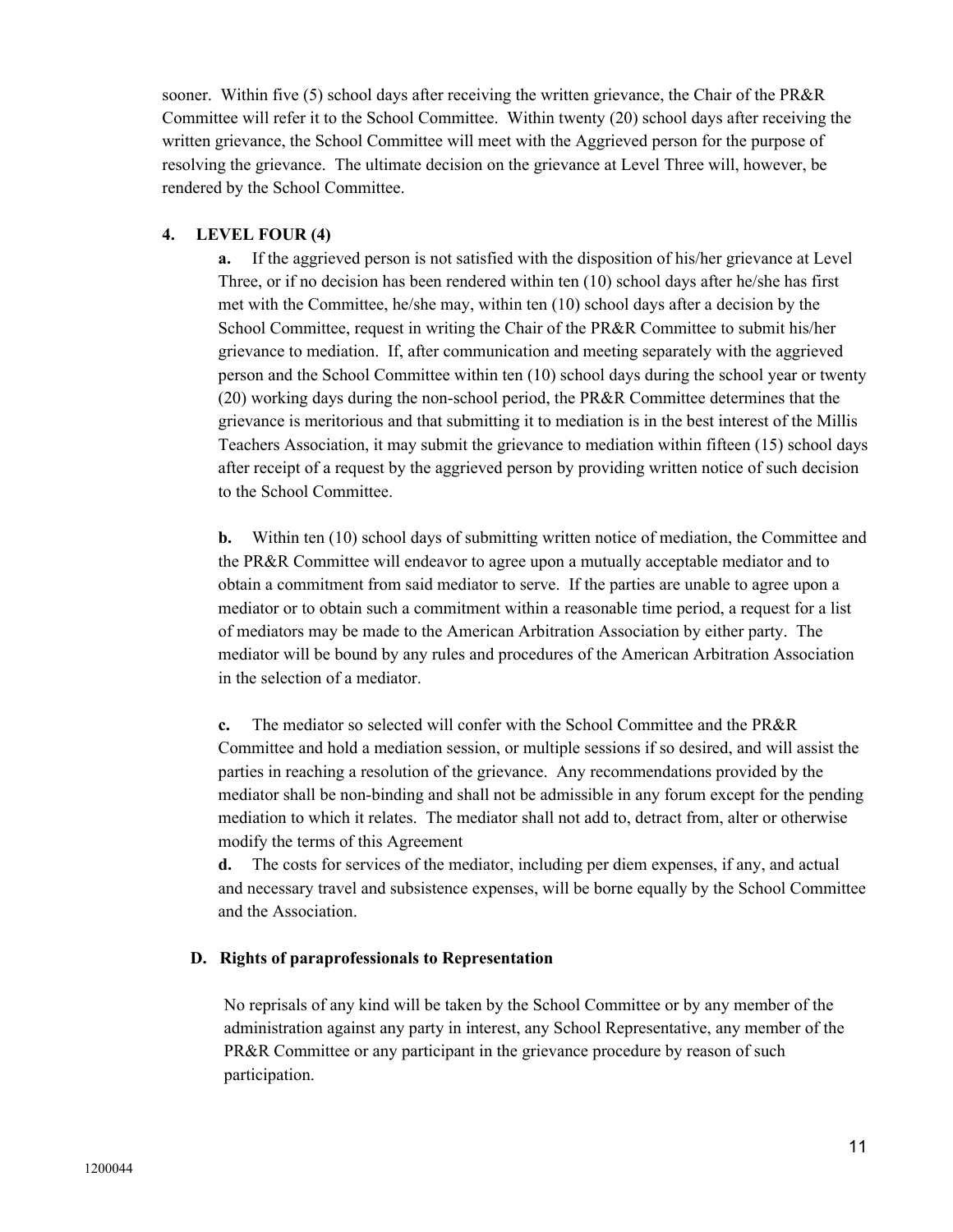#### **E.** Miscellaneous

**1.** If, in the judgment of the PR&R Committee, a grievance affects a group or class of paraprofessionals at a single building, the PR&R Committee may submit such grievance as a class action to the building principal. If the issue being grieved is a result of a system-wide policy initiated at the Superintendent's level or if it affects paraprofessionals in more than one building, then a grievance may be submitted directly at Level 2.

**2.** Decisions rendered at Level One, Two and Three of the grievance procedure will be in writing setting forth the decision and the reason therefore and will be transmitted promptly to the parties in interest and to the Chairman of the PR&R Committee. Recommendations rendered at Level Four will be in accordance with the procedures set forth in Section C, Paragraph 4 (C).

**3.** All documents, communications and records dealing with the processing of a grievance will be filed separately from the personnel files of the participants.

**4.** Forms for filing grievances, serving notices, making appeals, making reports and recommendations and other necessary documents will be jointly prepared by the Superintendent and the Association and given appropriate distribution so as to facilitate operation of the grievance procedure.

#### **10. Wages (Salary Schedule Millis Paraprofessionals)**

It is understood by both parties that the wage grids below will be incorporated into the final collective bargaining agreement

| <b>Contract Year One:</b><br>September 1, 2019 - August 31,<br>2020; Year One is retroactive to<br>September 1, 2019. |         | <b>Contract Year Two:</b><br>September 1, 2020 -<br><b>August 31, 2021</b> |         | <b>Contract Year Three:</b><br>September 1, 2021 -<br><b>August 31, 2022</b> |         |
|-----------------------------------------------------------------------------------------------------------------------|---------|----------------------------------------------------------------------------|---------|------------------------------------------------------------------------------|---------|
| <b>Step</b>                                                                                                           | Para    | <b>Step</b>                                                                | Para    | <b>Step</b>                                                                  | Para    |
| 1                                                                                                                     | \$15.29 | $\mathbf{1}$                                                               | \$16.08 | $\mathbf{1}$                                                                 | \$16.91 |
| $\boldsymbol{2}$                                                                                                      | \$15.77 | $\mathbf{2}$                                                               | \$16.58 | $\boldsymbol{2}$                                                             | \$17.43 |
| $\mathbf{3}$                                                                                                          | \$16.24 | 3                                                                          | \$17.07 | $\mathbf{3}$                                                                 | \$17.95 |
| $\overline{\mathbf{4}}$                                                                                               | \$16.72 | $\overline{\mathbf{4}}$                                                    | \$17.58 | $\overline{\mathbf{4}}$                                                      | \$18.49 |
| 5                                                                                                                     | \$17.21 | 5                                                                          | \$18.10 | 5                                                                            | \$19.03 |
| 6                                                                                                                     | \$17.74 | 6                                                                          | \$18.65 | 6                                                                            | \$19.61 |
| 7                                                                                                                     | \$18.28 | 7                                                                          | \$19.22 | 7                                                                            | \$20.21 |
| 8                                                                                                                     | \$18.81 | $\bf{8}$                                                                   | \$19.78 | 8                                                                            | \$20.80 |